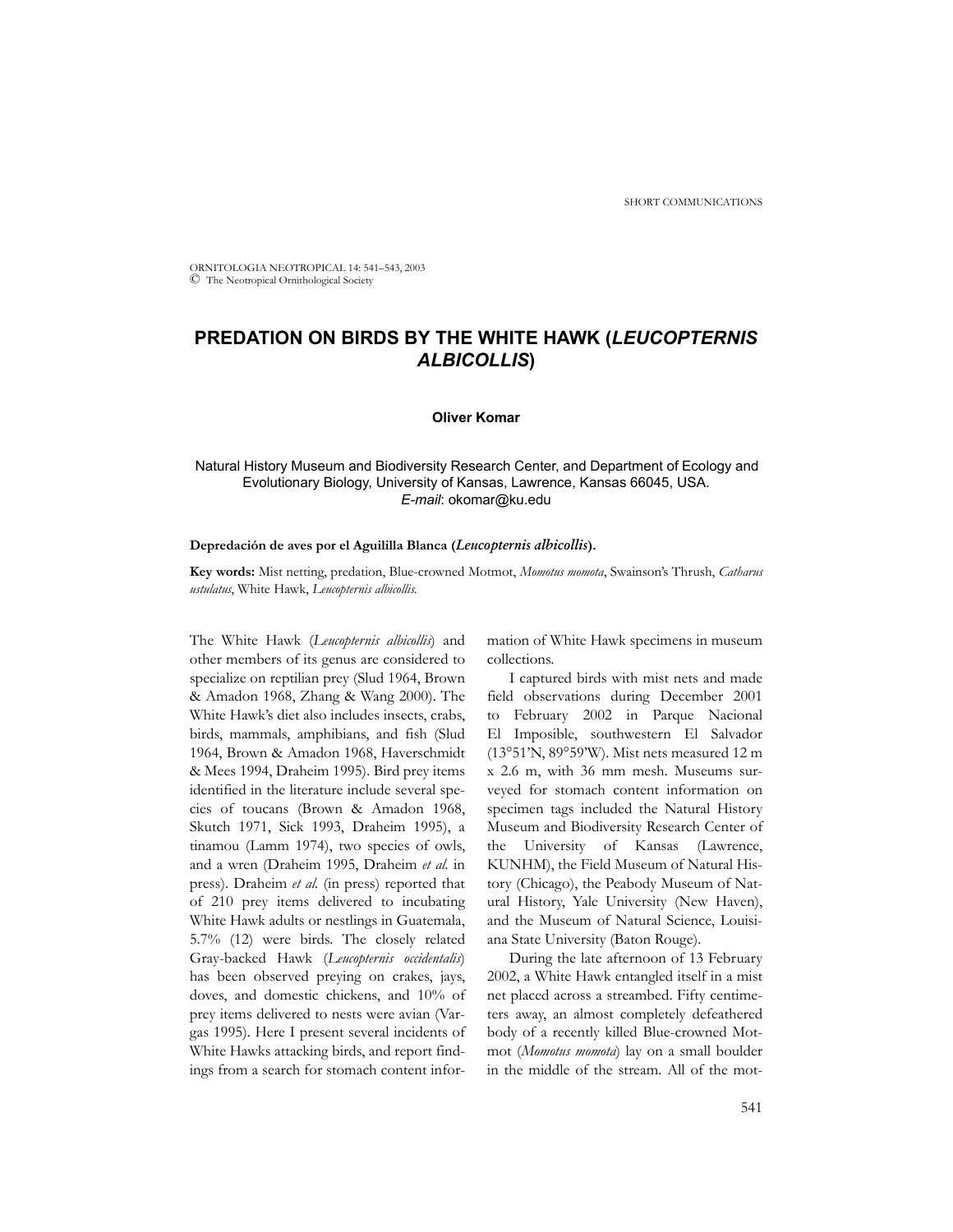#### KOMAR

mot's flight feathers and most of its contour feathers had been removed. Many feathers were strewn across the ground 10–15 m away, suggesting that the hawk had defeathered the bird in a tree above the stream. The skin was mostly intact, but had been ripped on the breast, and showed puncture wounds consistent with talons on the back. The defeathered motmot weighed 122 g and was preserved in formalin and alcohol (KUNHM 94085). Although the mist net was not torn, and no motmot feathers were in the net itself, I cannot rule out the possibility that the hawk had plucked the motmot from the mist net.

Also entangled in the mist net, and within a few centimeters of the hawk, was a live Swainson's Thrush (*Catharus ustulatus*). I suppose that the White Hawk was attracted to the net by the struggling thrush, and subsequently became entangled. Apparently the hawk had already defeathered the motmot when it discovered the thrush, and probably landed on the boulder with the motmot, and then attempted to jump onto the thrush, but instead became entangled in the net.

White Hawks have been observed on other occasions attacking birds caught in mist nets. A. T. Peterson (pers. com.) observed a White Hawk feeding on several passerine birds (*Pipra mentalis*, *Manacus candei*) from mist nets in the Chimalapas region, Oaxaca, southern Mexico. Several other passerines in adjacent nets were mortally wounded by hawk attacks that same week, perhaps by the same individual that had been seen near the nets.

Apart from literature reports of observations of predation on birds summarized above, there is little documentation of birdeating by White Hawks. Several literature accounts of stomach contents for the species, summarized in Draheim *et al*. (in press), do not report birds as prey items. Of 60 White Hawk specimens in the museum collections I consulted, only one included stomach content information (mammal remains) on the label.

The observations reported herein document specific avian prey items of the White Hawk. They establish that, at least occasionally, White Hawks will completely defeather a medium sized avian prey item before consuming it, or before bringing it to a nest or a dependent juvenile. The motmot weighed about 16–18% of the body weight of a White Hawk, and thus should be able to provide most, if not all, of the daily food needs for the hawk (Thiollay 1994). The hawk may not eat motmots or thrushes on a regular basis, if these were prey items only because they had been trapped in the mist net. Perhaps White Hawks prey on birds opportunistically, attacking birds when they are injured or trapped.

The genus *Leucopternis* belongs to the Accipitridae family, and many genera of the Accipitridae family contain species that prey upon a large variety of vertebrates and invertebrates (Thiollay 1994). A generalist feeding strategy may be ancestral in the accipitrid clade, in which case *Leucopternis* species would be expected to have a diverse diet that includes birds.

## ACKNOWLEDGMENTS

I thank Cullen Hanks, Brian J. O'Shea, and A. Townsend Peterson for comments and contributions to the manuscript, and curators and collections managers who permitted access to museum collections. Jean-Marc Thiollay, Russell Thorstrom, and Dave Whitacre reviewed the manuscript and provided constructive criticism. SalvaNATURA and the Ministry of Environment and Natural Resources of El Salvador provided logistical assistance for field work.

### **REFERENCES**

Brown, L., & D. Amadon. 1968. Eagles, hawks, and falcons of the world. Volume 2. Country Life Books, Feltham, Middlesex, UK.